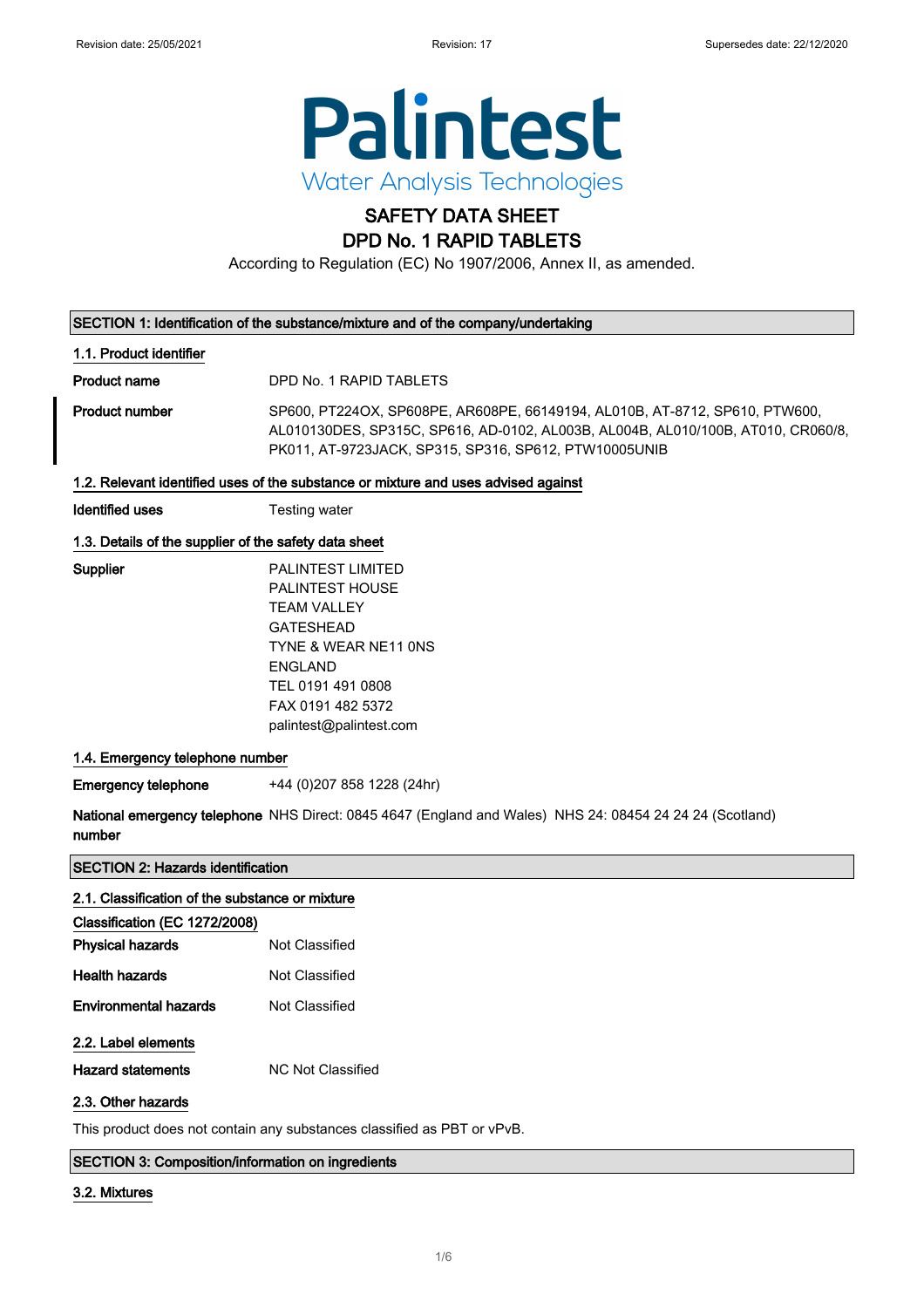| <b>BORIC ACID</b>                                                                                                                                                                  |                                                                                                                                                                                                                                                                                | 3.1%                                                 |
|------------------------------------------------------------------------------------------------------------------------------------------------------------------------------------|--------------------------------------------------------------------------------------------------------------------------------------------------------------------------------------------------------------------------------------------------------------------------------|------------------------------------------------------|
| CAS number: 10043-35-3                                                                                                                                                             | EC number: 233-139-2                                                                                                                                                                                                                                                           | REACH registration number: 01-<br>2119486683-25-XXXX |
|                                                                                                                                                                                    | Substance of very high concern (SVHC). This product is/contains a substance that is included in REGULATION (EC) No<br>1907/2006 (REACH) ANNEX XVII - RESTRICTIONS ON THE MANUFACTURE, PLACING ON THE MARKET AND USE<br>OF CERTAIN DANGEROUS SUBSTANCES, MIXTURES AND ARTICLES. |                                                      |
| Classification<br>Repr. 1B - H360FD                                                                                                                                                |                                                                                                                                                                                                                                                                                |                                                      |
| N, N-DIETHYL-P-PHENYLENE DIAMINE SULFATE                                                                                                                                           |                                                                                                                                                                                                                                                                                | 1%                                                   |
| CAS number: 6283-63-2                                                                                                                                                              | EC number: 228-500-6                                                                                                                                                                                                                                                           | REACH registration number: N/A                       |
| Classification<br>Acute Tox. 4 - H302                                                                                                                                              |                                                                                                                                                                                                                                                                                |                                                      |
| ETHYLENEDIAMINETETRAACETIC ACID DI SODIUM<br><b>SALT DIHYDRATE</b>                                                                                                                 |                                                                                                                                                                                                                                                                                | 1%                                                   |
| CAS number: 6381-92-6                                                                                                                                                              | EC number: 613-386-6                                                                                                                                                                                                                                                           | REACH registration number: 01-<br>2119486775-20-XXXX |
| Classification<br>Acute Tox. 4 - H302<br>Acute Tox. 4 - H312<br>Acute Tox. 4 - H332<br>Skin Irrit. 2 - H315<br>Eye Irrit. 2 - H319<br>STOT SE 3 - H335<br>Aquatic Chronic 3 - H412 |                                                                                                                                                                                                                                                                                |                                                      |
|                                                                                                                                                                                    | The Full Text for all R-Phrases and Hazard Statements are Displayed in Section 16.                                                                                                                                                                                             |                                                      |
| <b>Composition comments</b>                                                                                                                                                        | This product contains a substance that is a SVHC.                                                                                                                                                                                                                              |                                                      |
| <b>SECTION 4: First aid measures</b>                                                                                                                                               |                                                                                                                                                                                                                                                                                |                                                      |
| 4.1. Description of first aid measures                                                                                                                                             |                                                                                                                                                                                                                                                                                |                                                      |
| Inhalation                                                                                                                                                                         | Unlikely route of exposure as the product does not contain volatile substances.                                                                                                                                                                                                |                                                      |
| Ingestion                                                                                                                                                                          | Rinse mouth thoroughly with water. Get medical attention if any discomfort continues.                                                                                                                                                                                          |                                                      |
| Skin contact                                                                                                                                                                       | Wash skin thoroughly with soap and water. Get medical attention promptly if symptoms occur<br>after washing.                                                                                                                                                                   |                                                      |
| Eye contact                                                                                                                                                                        | Remove any contact lenses and open eyelids wide apart. Rinse with water. Continue to rinse<br>for at least 15 minutes.                                                                                                                                                         |                                                      |
|                                                                                                                                                                                    | 4.2. Most important symptoms and effects, both acute and delayed                                                                                                                                                                                                               |                                                      |
| <b>Inhalation</b>                                                                                                                                                                  | No specific symptoms known.                                                                                                                                                                                                                                                    |                                                      |
| Ingestion                                                                                                                                                                          | No specific symptoms known.                                                                                                                                                                                                                                                    |                                                      |
| Skin contact                                                                                                                                                                       | No specific symptoms known.                                                                                                                                                                                                                                                    |                                                      |
| Eye contact                                                                                                                                                                        | No specific symptoms known.                                                                                                                                                                                                                                                    |                                                      |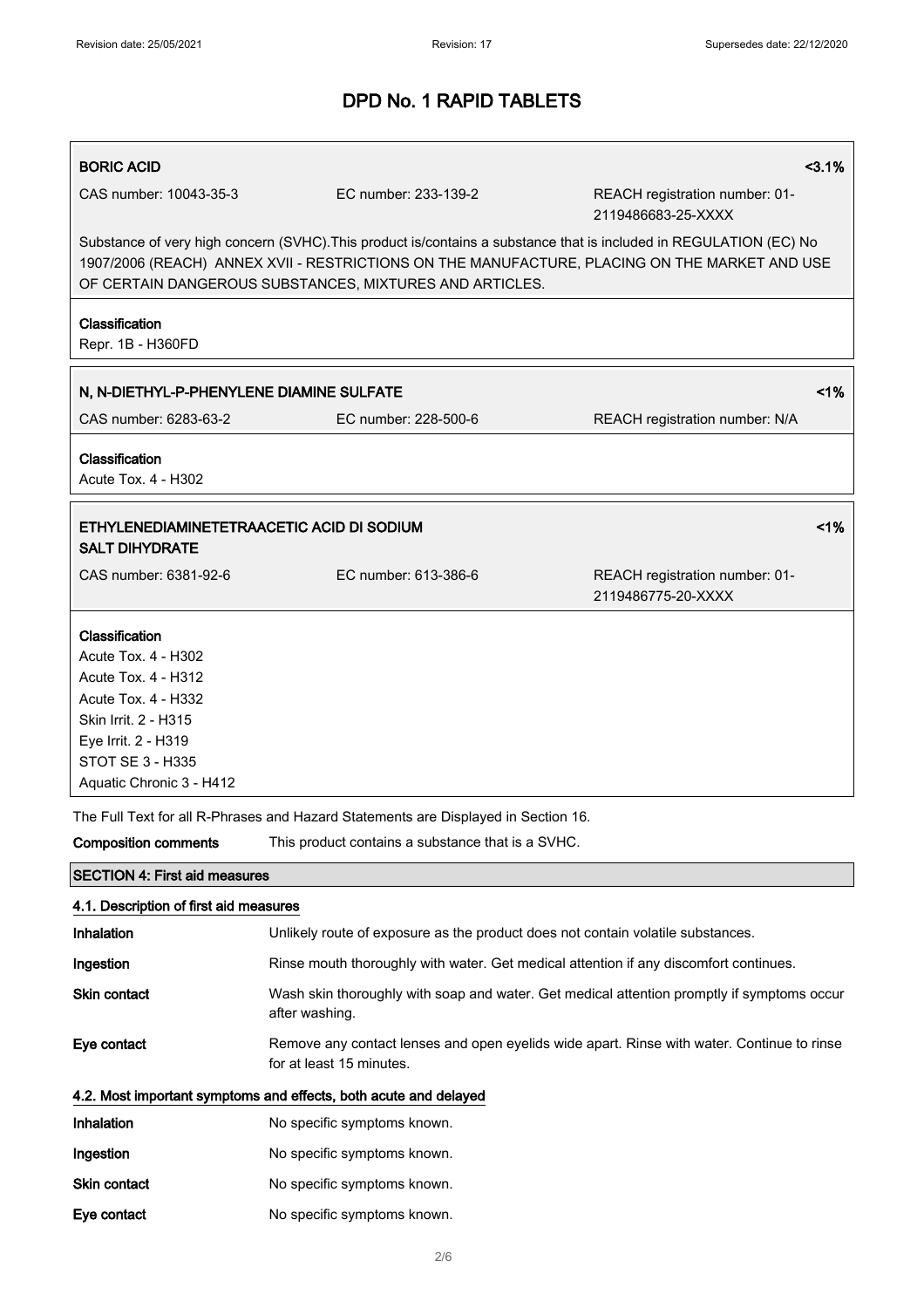|                                                            | 4.3. Indication of any immediate medical attention and special treatment needed                                                                                 |
|------------------------------------------------------------|-----------------------------------------------------------------------------------------------------------------------------------------------------------------|
| Notes for the doctor                                       | No specific recommendations.                                                                                                                                    |
| <b>SECTION 5: Firefighting measures</b>                    |                                                                                                                                                                 |
| 5.1. Extinguishing media                                   |                                                                                                                                                                 |
| Suitable extinguishing media                               | Use fire-extinguishing media suitable for the surrounding fire.                                                                                                 |
| 5.2. Special hazards arising from the substance or mixture |                                                                                                                                                                 |
| <b>Hazardous combustion</b><br>products                    | No known hazardous decomposition products.                                                                                                                      |
| 5.3. Advice for firefighters                               |                                                                                                                                                                 |
| Protective actions during<br>firefighting                  | No specific firefighting precautions known.                                                                                                                     |
| <b>SECTION 6: Accidental release measures</b>              |                                                                                                                                                                 |
|                                                            | 6.1. Personal precautions, protective equipment and emergency procedures                                                                                        |
| <b>Personal precautions</b>                                | Wear protective clothing as described in Section 8 of this safety data sheet.                                                                                   |
| 6.2. Environmental precautions                             |                                                                                                                                                                 |
| <b>Environmental precautions</b>                           | Not considered to be a significant hazard due to the small quantities used. However, large or<br>frequent spills may have hazardous effects on the environment. |
| 6.3. Methods and material for containment and cleaning up  |                                                                                                                                                                 |
| Methods for cleaning up                                    | No specific clean-up procedure recommended.                                                                                                                     |
| 6.4. Reference to other sections                           |                                                                                                                                                                 |
| Reference to other sections                                | Wear protective clothing as described in Section 8 of this safety data sheet.                                                                                   |
| <b>SECTION 7: Handling and storage</b>                     |                                                                                                                                                                 |
| 7.1. Precautions for safe handling                         |                                                                                                                                                                 |
| <b>Usage precautions</b>                                   | Good personal hygiene procedures should be implemented.                                                                                                         |
|                                                            | 7.2. Conditions for safe storage, including any incompatibilities                                                                                               |
| <b>Storage precautions</b>                                 | Store in tightly-closed, original container in a dry and cool place. Keep separate from food,<br>feedstuffs, fertilisers and other sensitive material.          |
| 7.3. Specific end use(s)                                   |                                                                                                                                                                 |
| Specific end use(s)                                        | The identified uses for this product are detailed in Section 1.2.                                                                                               |
| <b>SECTION 8: Exposure controls/Personal protection</b>    |                                                                                                                                                                 |
| 8.1. Control parameters                                    |                                                                                                                                                                 |
| Occupational exposure limits<br><b>TALC</b>                |                                                                                                                                                                 |
| WEL = Workplace Exposure Limit.                            | Long-term exposure limit (8-hour TWA): WEL 1 mg/m <sup>3</sup> respirable dust                                                                                  |
| Ingredient comments                                        | OES = Occupational Exposure Standard. ACGIH = US Standard. MAK = German Exposure<br>Limits. VLEP = French Exposure Limits.                                      |

## 8.2. Exposure controls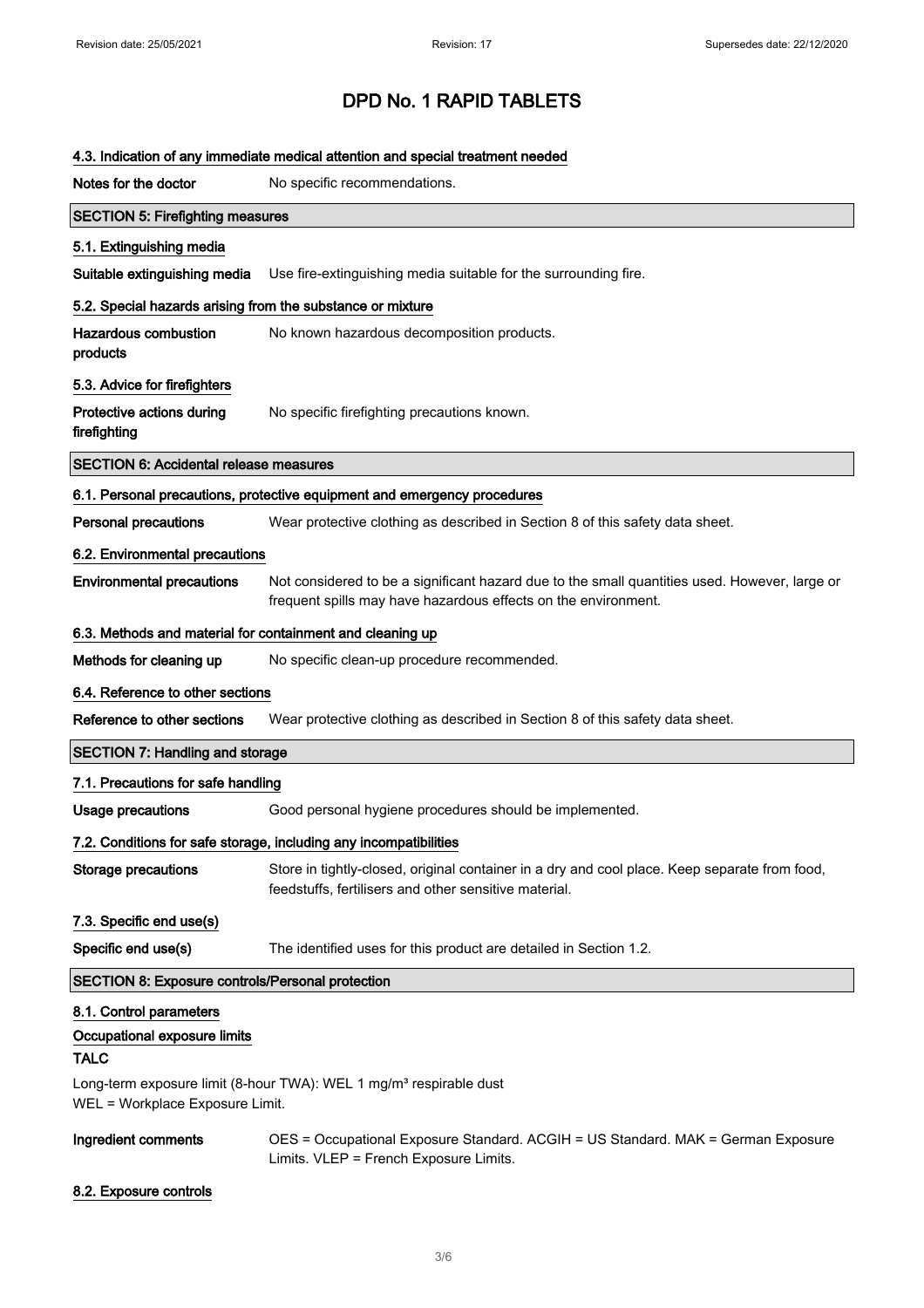$\mathcal{L}_{\mathcal{A}}$ 

# DPD No. 1 RAPID TABLETS

## Protective equipment

| Eye/face protection                                        | Eyewear complying with an approved standard should be worn if a risk assessment indicates<br>eye contact is possible. The following protection should be worn: Chemical splash goggles.                                                                                            |
|------------------------------------------------------------|------------------------------------------------------------------------------------------------------------------------------------------------------------------------------------------------------------------------------------------------------------------------------------|
| Hand protection                                            | No specific hand protection recommended. Chemical-resistant, impervious gloves complying<br>with an approved standard should be worn if a risk assessment indicates skin contact is<br>possible. It is recommended that gloves are made of the following material: Nitrile rubber. |
| Hygiene measures                                           | No specific hygiene procedures recommended but good personal hygiene practices should<br>always be observed when working with chemical products.                                                                                                                                   |
| <b>Respiratory protection</b>                              | No specific recommendations. Respiratory protection may be required if excessive airborne<br>contamination occurs.                                                                                                                                                                 |
| <b>SECTION 9: Physical and chemical properties</b>         |                                                                                                                                                                                                                                                                                    |
| 9.1. Information on basic physical and chemical properties |                                                                                                                                                                                                                                                                                    |
| Appearance                                                 | Solid                                                                                                                                                                                                                                                                              |
| 9.2. Other information                                     |                                                                                                                                                                                                                                                                                    |
| Other information                                          | No data available.                                                                                                                                                                                                                                                                 |
| <b>SECTION 10: Stability and reactivity</b>                |                                                                                                                                                                                                                                                                                    |
| 10.1. Reactivity                                           |                                                                                                                                                                                                                                                                                    |
| Reactivity                                                 | There are no known reactivity hazards associated with this product.                                                                                                                                                                                                                |
| 10.2. Chemical stability                                   |                                                                                                                                                                                                                                                                                    |
| <b>Stability</b>                                           | Stable under the prescribed storage conditions.                                                                                                                                                                                                                                    |
| 10.3. Possibility of hazardous reactions                   |                                                                                                                                                                                                                                                                                    |
| Possibility of hazardous<br>reactions                      | No data available.                                                                                                                                                                                                                                                                 |
| 10.4. Conditions to avoid                                  |                                                                                                                                                                                                                                                                                    |
| <b>Conditions to avoid</b>                                 | There are no known conditions that are likely to result in a hazardous situation.                                                                                                                                                                                                  |
| 10.5. Incompatible materials                               |                                                                                                                                                                                                                                                                                    |
| Materials to avoid                                         | No specific material or group of materials is likely to react with the product to produce a<br>hazardous situation.                                                                                                                                                                |
| 10.6. Hazardous decomposition products                     |                                                                                                                                                                                                                                                                                    |
| Hazardous decomposition<br>products                        | No known hazardous decomposition products.                                                                                                                                                                                                                                         |
| <b>SECTION 11: Toxicological information</b>               |                                                                                                                                                                                                                                                                                    |
| 11.1. Information on toxicological effects                 |                                                                                                                                                                                                                                                                                    |
| <b>Toxicological effects</b>                               | No data available.                                                                                                                                                                                                                                                                 |
| <b>SECTION 12: Ecological information</b>                  |                                                                                                                                                                                                                                                                                    |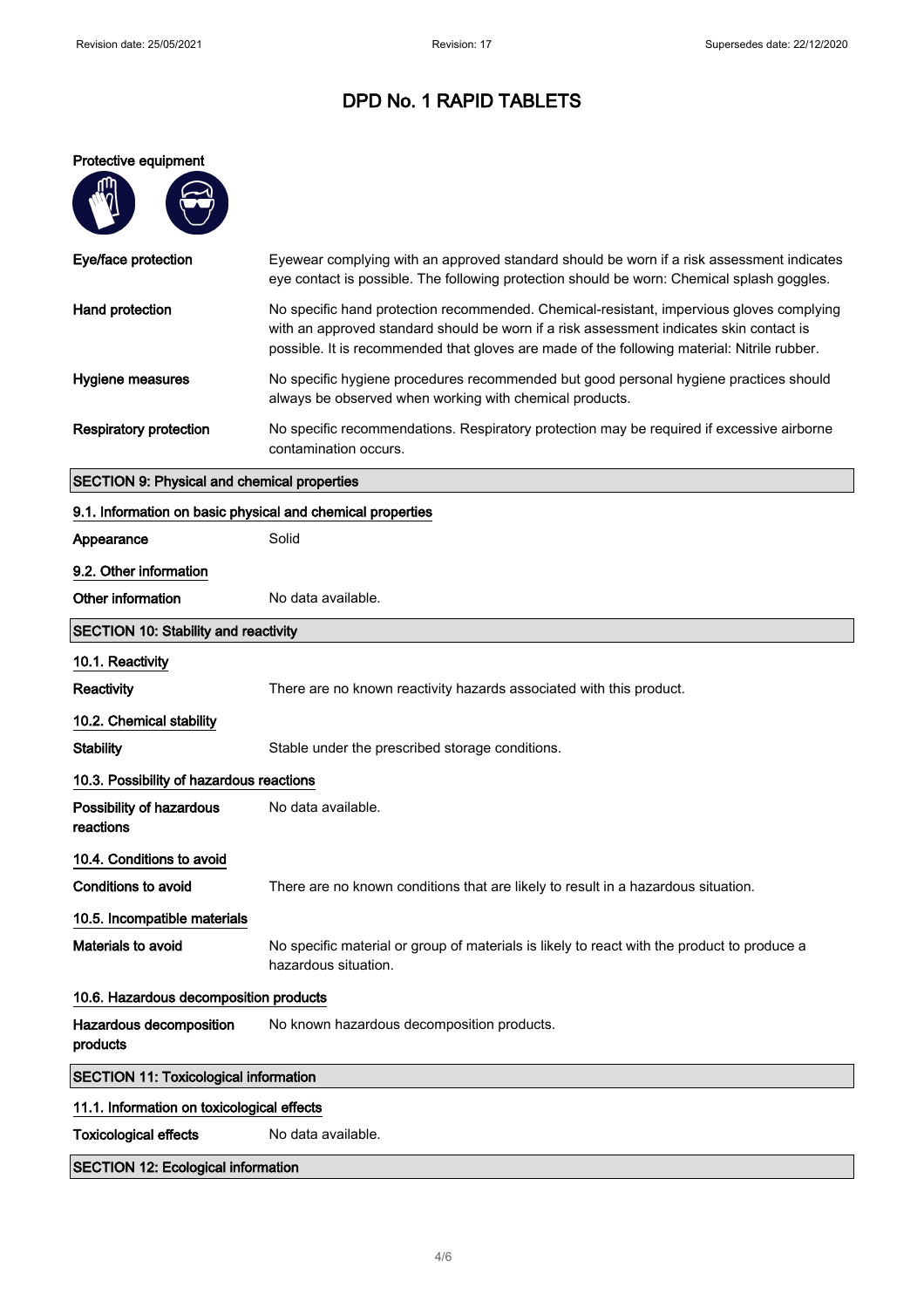| Ecotoxicity                                                                                    | There are no data on the ecotoxicity of this product. However, large or frequent spills may<br>have hazardous effects on the environment. |
|------------------------------------------------------------------------------------------------|-------------------------------------------------------------------------------------------------------------------------------------------|
| 12.1. Toxicity                                                                                 |                                                                                                                                           |
| <b>Toxicity</b>                                                                                | No data available.                                                                                                                        |
| 12.2. Persistence and degradability                                                            |                                                                                                                                           |
| Persistence and degradability No data available.                                               |                                                                                                                                           |
| 12.3. Bioaccumulative potential                                                                |                                                                                                                                           |
| <b>Bioaccumulative potential</b>                                                               | No data available on bioaccumulation.                                                                                                     |
| 12.4. Mobility in soil                                                                         |                                                                                                                                           |
| <b>Mobility</b>                                                                                | The product is soluble in water.                                                                                                          |
| 12.5. Results of PBT and vPvB assessment                                                       |                                                                                                                                           |
| Results of PBT and vPvB<br>assessment                                                          | This substance is not classified as PBT or vPvB according to current EU criteria.                                                         |
| 12.6. Other adverse effects                                                                    |                                                                                                                                           |
| Other adverse effects                                                                          | No data available.                                                                                                                        |
| <b>SECTION 13: Disposal considerations</b>                                                     |                                                                                                                                           |
| 13.1. Waste treatment methods                                                                  |                                                                                                                                           |
| Disposal methods                                                                               | No specific disposal method required.                                                                                                     |
| <b>SECTION 14: Transport information</b>                                                       |                                                                                                                                           |
| General                                                                                        | The product is not covered by international regulations on the transport of dangerous goods<br>(IMDG, IATA, ADR/RID).                     |
| 14.1. UN number                                                                                |                                                                                                                                           |
| Not applicable.                                                                                |                                                                                                                                           |
| 14.2. UN proper shipping name                                                                  |                                                                                                                                           |
| Not applicable.                                                                                |                                                                                                                                           |
| 14.3. Transport hazard class(es)                                                               |                                                                                                                                           |
| No transport warning sign required.                                                            |                                                                                                                                           |
| 14.4. Packing group                                                                            |                                                                                                                                           |
| Not applicable.                                                                                |                                                                                                                                           |
| 14.5. Environmental hazards                                                                    |                                                                                                                                           |
| Environmentally hazardous substance/marine pollutant<br>No.                                    |                                                                                                                                           |
| 14.6. Special precautions for user                                                             |                                                                                                                                           |
| Not applicable.                                                                                |                                                                                                                                           |
|                                                                                                | 14.7. Transport in bulk according to Annex II of MARPOL and the IBC Code                                                                  |
| Transport in bulk according to Not applicable.<br>Annex II of MARPOL 73/78<br>and the IBC Code |                                                                                                                                           |